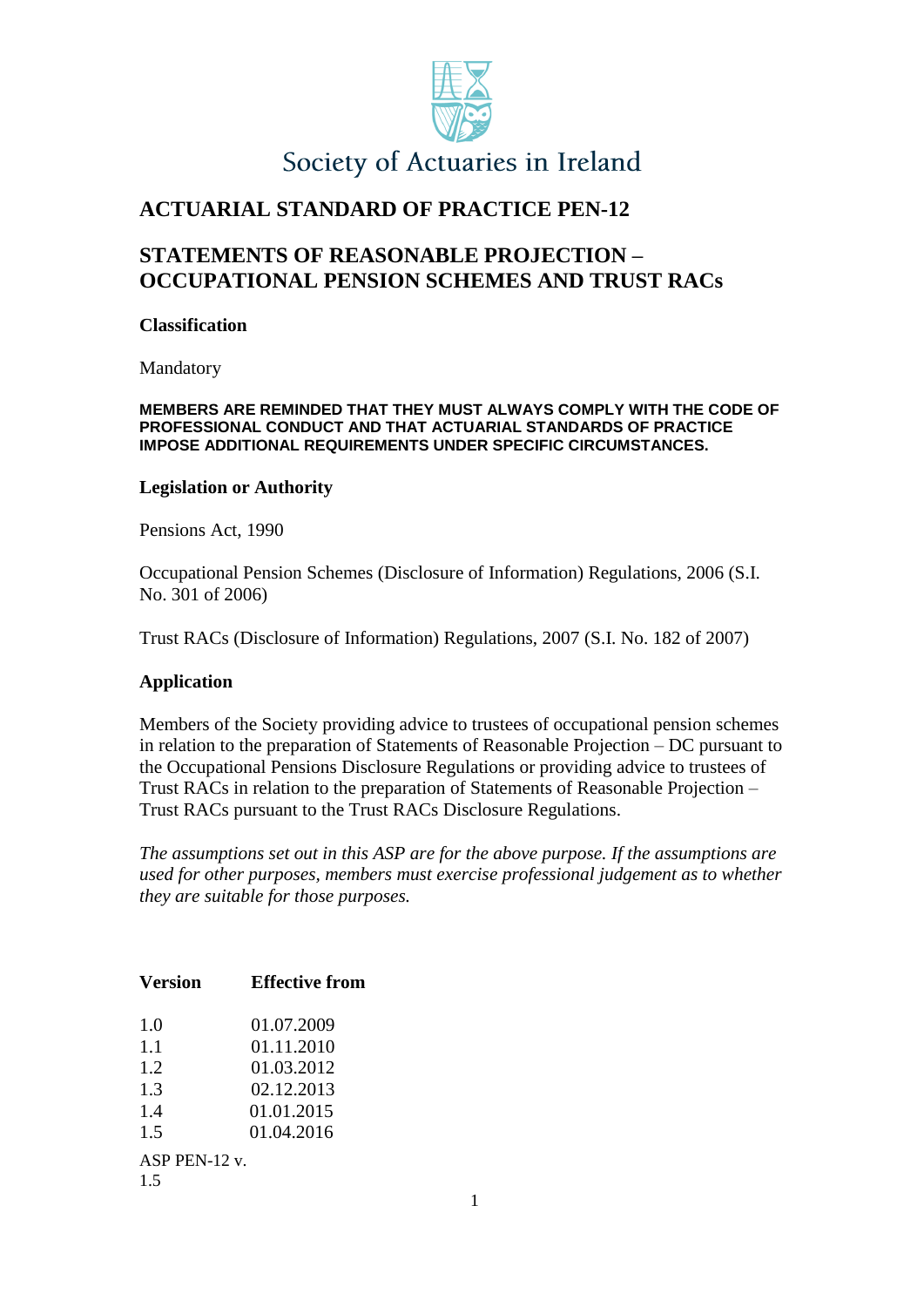

## **Definitions**

In this Actuarial Standard of Practice:

*"the Act" means the Pensions Act, 1990*

*"ASP" means Actuarial Standard of Practice*

*"ASP LA-8" means the ASP titled "Life Assurance Product Information" issued by the Society*

*"the Occupational Pensions Disclosure Regulations" means the Occupational Pension Schemes (Disclosure of Information) Regulations, 2006*

*"the Trust RACs Disclosure Regulations" means the Trust RACs (Disclosure of Information) Regulations, 2007*

*"should normally"* indicates that members of the Society to whom this ASP applies must comply with a particular requirement or prohibition, unless the circumstances are such that the requirement or prohibition is inappropriate and non-compliance is consistent with the standards of behaviour, integrity, competence and professional judgement which other members or the public might reasonably expect of a member

*"the Society" means the Society of Actuaries in Ireland*

*"Statement of Reasonable Projection – DC" has the meaning set out in the Occupational Pensions Disclosure Regulations*

*"Statement of Reasonable Projection – Trust RAC" has the meaning set out in the Trust RACs Disclosure Regulations*

### **1 Introduction**

- 1.1 This ASP is issued pursuant to the Occupational Pensions Disclosure Regulations and the Trust RACs Disclosure Regulations, and constitutes the guidance note issued by the Society of Actuaries in Ireland referred to in paragraph 25(b) of Schedule D Part II of the Occupational Pensions Disclosure Regulations and in paragraph 12(b) of Schedule D of the Trust RACs Disclosure Regulations.
- 1.2 (a) Paragraph 25(b)(i) of Schedule D Part II of the Occupational Pensions Disclosure Regulations stipulates that a Statement of Reasonable Projection – DC shall be prepared -

*"in compliance with the guidance note issued by the Society of Actuaries in Ireland in relation to the preparation of such statements, except where, as a result of the structure of the scheme, it is not reasonably feasible for the trustees to comply with the guidance note issued by the Society of Actuaries in Ireland in respect of projections of investment growth, projections of deductions to cover expenses and*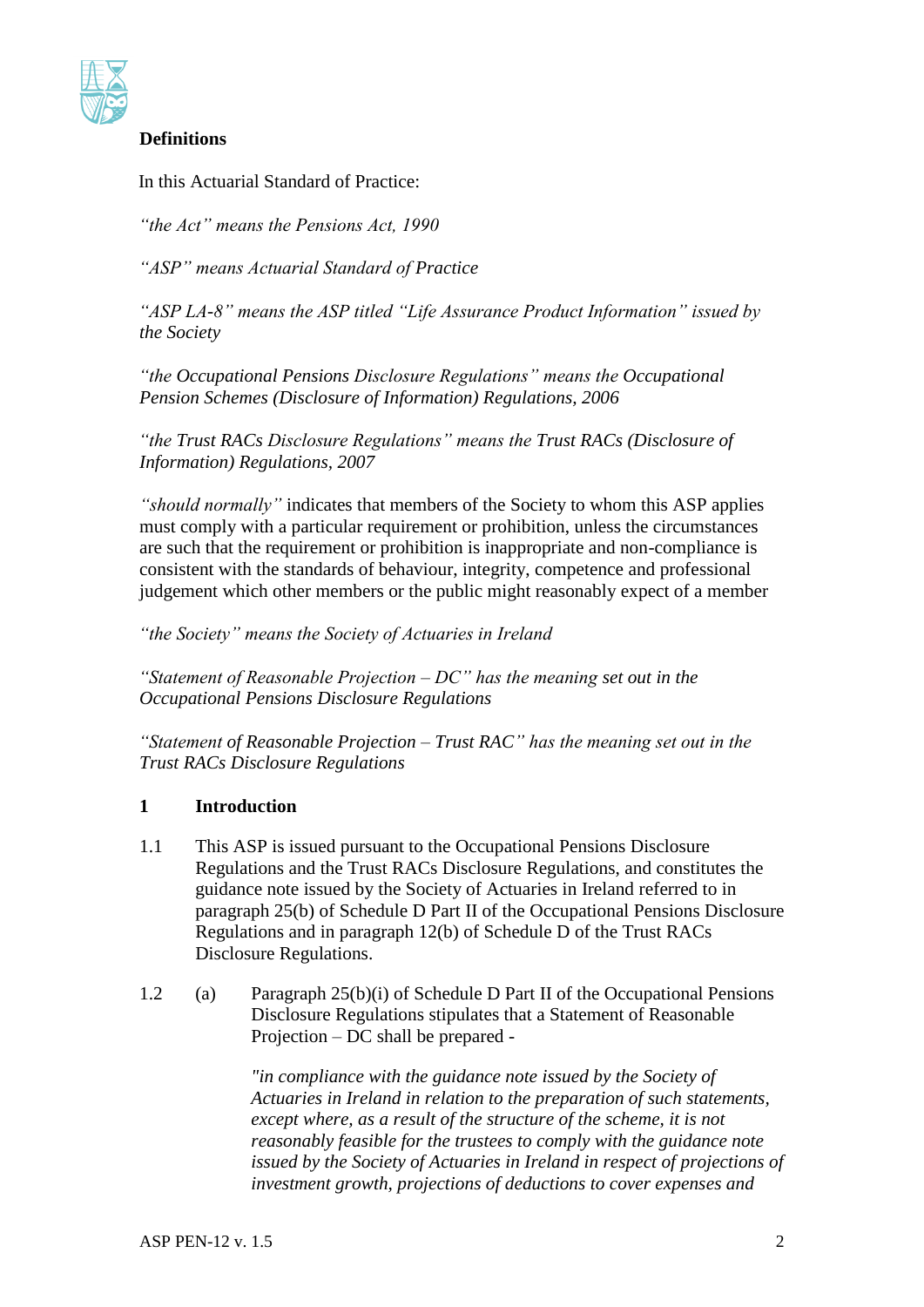

*charges or projections of the cost of protection benefits, in which case, the trustees may –*

- *(I) adopt a different methodology in respect of those projections, provided that the trustees are satisfied that the chosen methodology provides a reasonable basis for projections of such investment growth, deductions and costs, having regard to the general purpose of the Statement of Reasonable Projection-DC and provided the assumptions underlying the chosen methodology are specified, and*
- *(II) adopt a different methodology, to calculate the effect of charges, from that set out in the guidance note issued by the Society of Actuaries in Ireland, provided that the trustees are satisfied that the chosen methodology provides a reasonable basis for calculating the effect of charges, having regard to the general purpose of the Statement of Reasonable Projection – DC and provided the assumptions underlying the chosen methodology are specified."*
- (b) If, pursuant to paragraph 25(b)(i) of Schedule D Part II of the Occupational Pensions Disclosure Regulations, a Member of the Society advises the trustees of an occupational pension scheme that, as a result of the structure of the scheme, it is not reasonably feasible to comply with certain aspects of this ASP, he or she must specify in writing to the trustees the rationale for this advice.
- (c) If a Member of the Society provides advice to the trustees of an occupational pension scheme in relation to the preparation of a Statement of Reasonable Projection – DC pursuant to the Occupational Pensions Disclosure Regulations in circumstances where the trustees wish to avail of the provisions of sub-paragraphs (I) and / or (II) of paragraph 25(b)(i) of Schedule D Part II of the Occupational Pensions Disclosure Regulations, the Member must:
	- (i) apply the provisions of this ASP as far as is reasonably practicable; and
	- (ii) specify in writing to the trustees:
		- (I) the assumptions underlying the chosen methodology;
		- (II) the differences between the chosen methodology and that specified in this ASP; and
		- (III) his or her reasons for believing that the chosen methodology provides a reasonable basis for projections of investment growth, deductions and costs and / or for calculating the effect of charges, as applicable.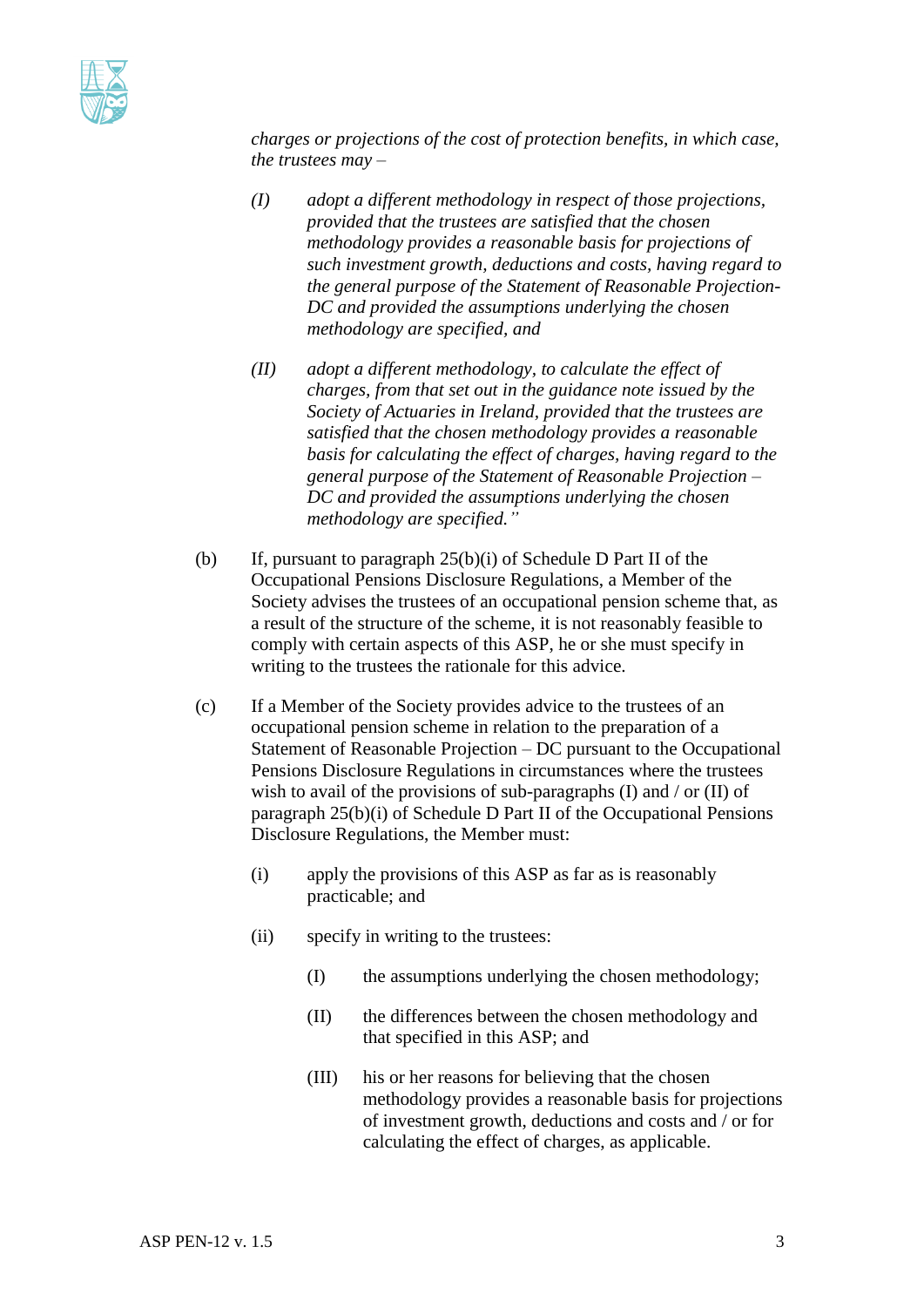1.3 (a) Paragraph 12(b)(i) of Schedule D of the Trust RACs Disclosure Regulations stipulates that a Statement of Reasonable Projection – Trust RAC shall be prepared -

> *" in compliance with the guidance note issued by the Society of Actuaries in Ireland in relation to the preparation of such statements, except where, as a result of the structure of the trust RAC, it is not reasonably feasible for the trustees to comply with the guidance note issued by the Society of Actuaries in Ireland in respect of projections of investment growth, projections of deductions to cover expenses and charges or projections of the cost of protection benefits, in which case, the trustees may –*

- *(I) adopt a different methodology in respect of those projections, provided that the trustees are satisfied that the chosen methodology provides a reasonable basis for projections of such investment growth, deductions and costs, having regard to the general purpose of the Statement of Reasonable Projection – Trust RAC and provided the assumptions underlying the chosen methodology are specified, and*
- *(II) adopt a different methodology, to calculate the effect of charges, from that set out in the guidance note issued by the Society of Actuaries in Ireland, provided that the trustees are satisfied that the chosen methodology provides a reasonable basis for calculating the effect of charges, having regard to the general purpose of the Statement of Reasonable Projection – Trust RAC and provided the assumptions underlying the chosen methodology are specified."*
- (b) If, pursuant to paragraph 12(b)(i) of Schedule D of the Trust RAC Disclosure Regulations, a Member of the Society advises the trustees of a Trust RAC that, as a result of the structure of the Trust RAC, it is not reasonably feasible to comply with certain aspects of this ASP, he or she must specify in writing to the trustees the rationale for this advice.
- (c) If a Member of the Society provides advice to the trustees of a Trust RAC in relation to the preparation of a Statement of Reasonable Projection – Trust RAC pursuant to the Trust RAC Disclosure Regulations in circumstances where the trustees wish to avail of the provisions of sub-paragraphs (I) and / or (II) of paragraph  $12(b)(i)$  of Schedule D of the Trust RAC Disclosure Regulations, the Member must:
	- (i) apply the provisions of this ASP as far as is reasonably practicable; and
	- (ii) specify in writing to the trustees: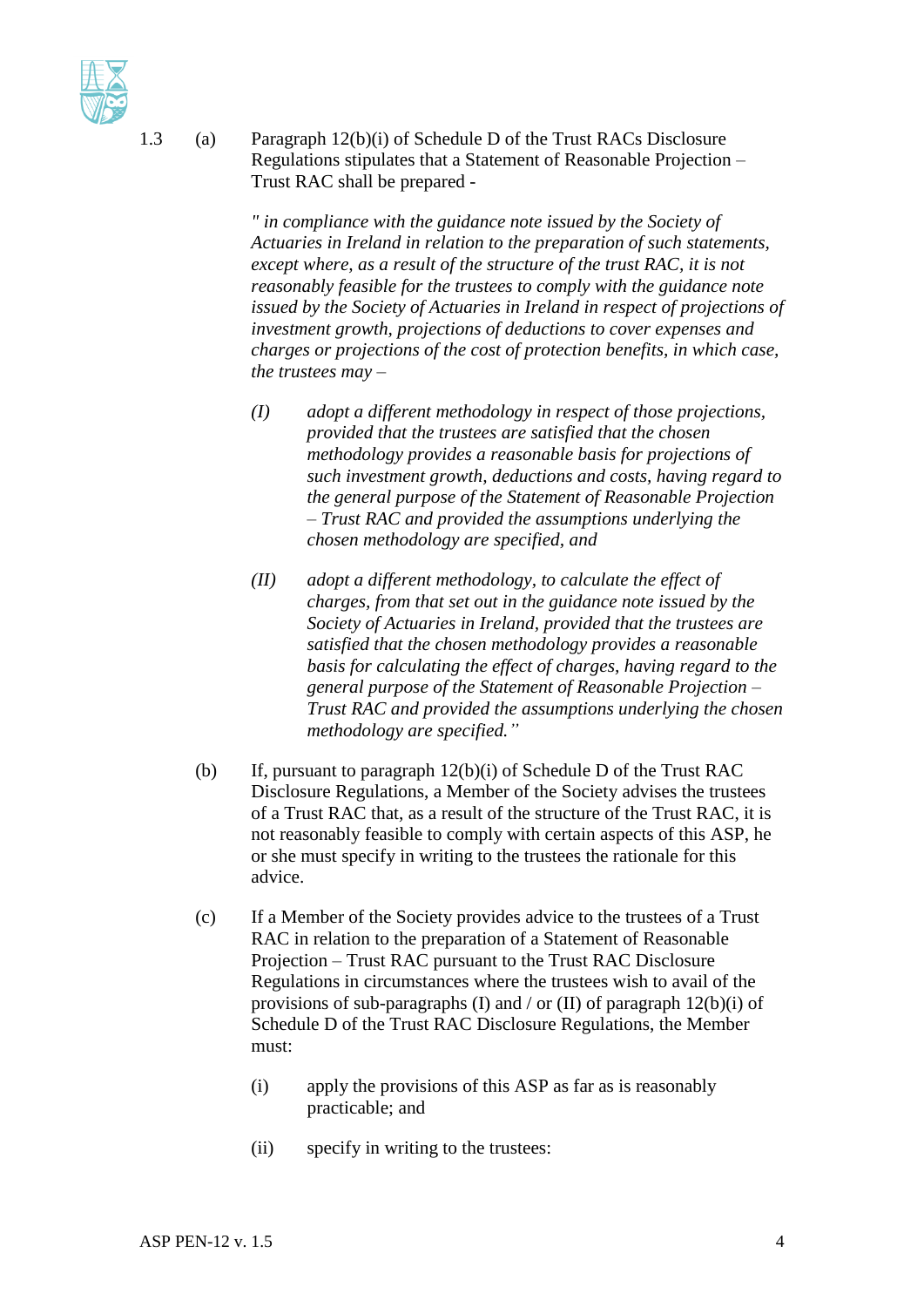

- (I) the assumptions underlying the chosen methodology;
- (II) the differences between the chosen methodology and that specified in this ASP; and
- (III) his or her reasons for believing that the chosen methodology provides a reasonable basis for projections of investment growth, deductions and costs and / or for calculating the effect of charges, as applicable.
- 1.4 Where a Member of the Society provides advice to the trustees of an occupational pension scheme or of a Trust RAC pursuant to this ASP, such advice must include the name and qualifications of the Member of the Society providing the advice and the name of the Member's firm.

#### **2 Scope of ASP**

- 2.1 This ASP sets out the principles in accordance with which the various parameters underlying the calculation of the figures required to be provided in a Statement of Reasonable Projection – DC or a Statement of Reasonable Projection – Trust RAC must be determined.
- 2.2 The ASP has been prepared with the objective of providing illustrations of retirement benefits which are fair, clear and not misleading.
- 2.3 For illustrations of retirement benefits and the Effect of Charges in respect of with-profits contracts, both conventional and accumulating, provided by life assurance companies, and all other contracts where some or all of the charges may not be explicit, the charges for expenses and protection benefits must be determined in accordance with Part III of ASP LA-8.

### **3 Projected retirement fund**

- 3.1 A projected retirement fund determined for the purposes of paragraph 13 of Schedule E of the Occupational Pensions Disclosure Regulations or for the purposes of paragraph 6 of Schedule E of the Trust RACs Disclosure Regulations must be determined as the sum of the fund value at the effective date of the statement plus projected investment growth less projected total deductions to cover expenses and charges less projected deductions for the cost of protection benefits less, if Paragraph 3.4(i)(a) applies, projected stamp duty or pension levy.
- 3.2 A projected retirement fund determined for the purposes of paragraph 25(a)(iii) of Schedule D Part II of the Occupational Pensions Disclosure Regulations or for the purposes of paragraph  $12(a)(iii)$  of Schedule D of the Trust RACs Disclosure Regulations must be determined as the sum of the fund value at the effective date of the statement plus the total amount of contributions expected to be paid in the period from the effective date of the statement up to and including the specified date to which the projected retirement fund refers plus projected investment growth less projected total deductions to cover expenses and charges less projected deductions for the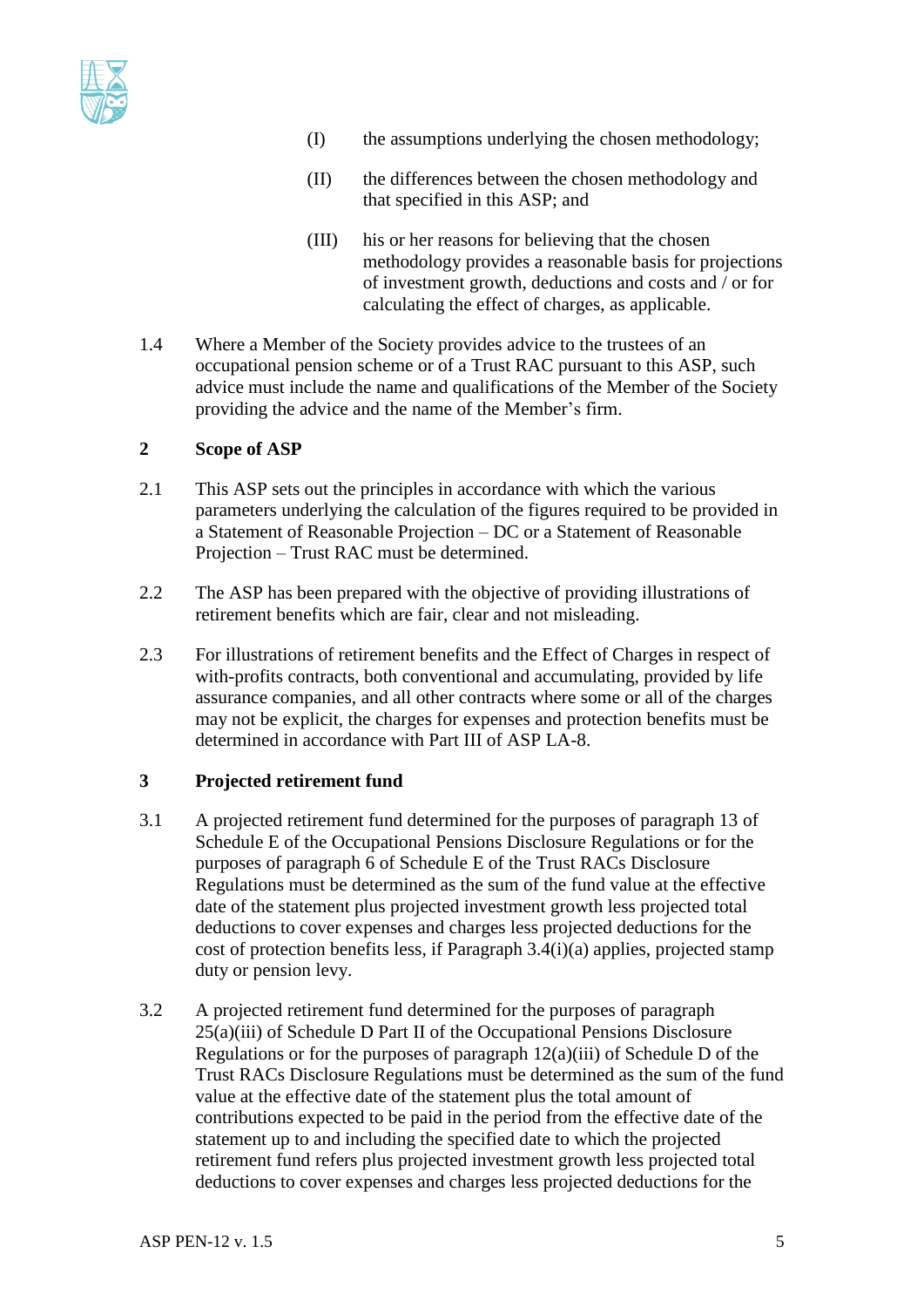

cost of protection benefits less, if Paragraph 3.4(i)(a) applies, projected stamp duty or pension levy.

- 3.3 Projected retirement funds must be determined allowing for the actual (e.g. monthly) timing of contribution receipts, investment growth and deductions to cover expenses, charges and, if Paragraph 3.4(i)(a) applies, stamp duty or pension levy. The rate of investment return used for each month of the projection period must be determined in accordance with Section 4 of this ASP.
- 3.4 Where a stamp duty or pension levy is applicable to the market value of assets under management in a pension fund and where it is intended that the cost of such stamp duty or pension levy shall be met by making deductions from the assets of the pension fund:
	- (i) Information on the effect of the stamp duty or pensions levy must be included in the Statement of Reasonable Projection – DC or Statement of Reasonable Projection – Trust RAC (as applicable) in one of the following ways:
		- (a) Any duties or levies payable, from the date of the illustration until the end of the period for which the duty or levy must be applied, must be reflected in the projected retirement fund and an explanatory note must be provided with the projection; or
		- (b) Where any duties or levies payable, from the date of the illustration until the end of the period for which the duty or levy must be applied, are not reflected in the projected retirement fund, an explanatory note must be provided with the projection and this note must clearly indicate that the projected retirement fund shown does not allow for the duties or levies. The note must also include numerical information on the financial impact of the duties or levies. Where such numerical information is approximate, it must not understate the financial impact; for example, the note may state the maximum percentage by which the duties or levies will reduce the retirement fund.
	- (ii) Where a projected retirement fund is illustrated on a generic basis within a brochure or marketing material, the principles of Paragraph 3.4(i) must be applied in respect of duties or levies payable from the date of publication (which must be stated) until the end of the period for which the duty or levy must be applied (which must also be stated).
- 3.5 Projected retirement funds must be determined having regard to Section 7, Section 9, Section 10 and Section 11 of this ASP.

### **4 Assumed investment return**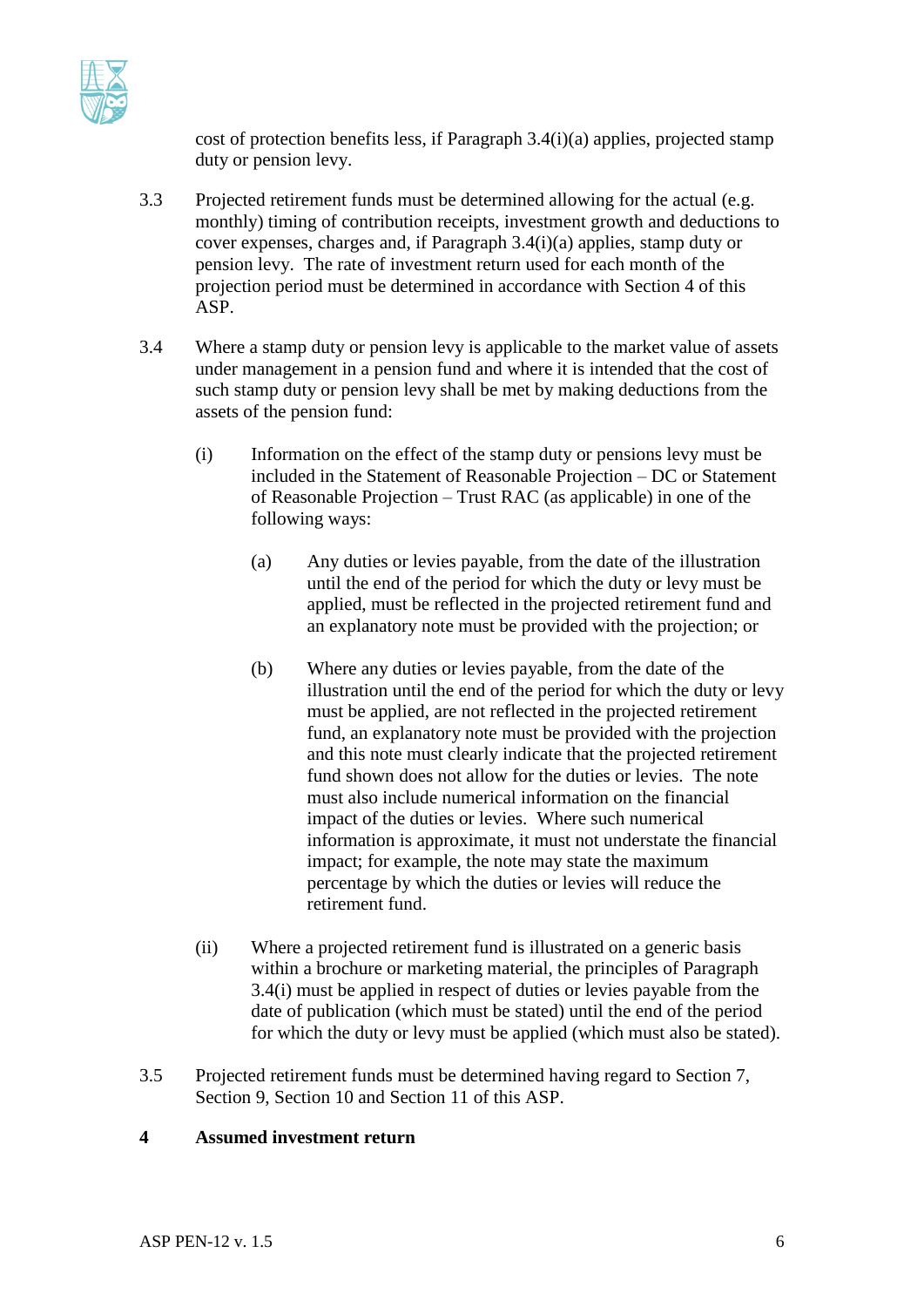

- 4.1 The Occupational Pensions Disclosure Regulations and the Trust RACs Disclosure Regulations prescribe that the maximum rate of investment return, before deduction of all anticipated expenses, charges, stamp duty or pension levy, to be assumed in illustrating projected future benefits for the purposes of a Statement of Reasonable Projection – DC or for the purposes of a Statement of Reasonable Projection – Trust RAC, as appropriate, is 6% per annum. For the purposes of this ASP, the maximum rate of investment return is 5% per annum before the deduction of all anticipated expenses, charges, stamp duty or pension levy.
- 4.2 The rate of investment return, before deductions to cover expenses and charges, shall be determined having regard to the asset mix, on the following basis:
	- (i) the maximum gross investment return for equities and property will be 5% per annum;
	- (ii) the maximum gross investment return for fixed interest securities will be 2.5% per annum;
	- (iii) the maximum gross investment return for cash will be 1% per annum; and
	- (iv) the maximum gross investment return for other asset classes, hybrid instruments or derivatives will be determined on the basis of a "look through" to the underlying assets and the current and expected longterm asset mix as outlined under Paragraph 4.3

For this purpose, in the case of geared funds, borrowings must be treated as negative holdings of assets. The rate of investment return applied to borrowings must be the expected rate of interest payable on such borrowings, subject to a minimum of the gross investment return for fixed interest securities.

The rate of investment return so determined shall be subject to an upper limit of 5% per annum.

- 4.3 When determining the rate of investment return under paragraph 4.2(iv), it is important to understand the economic effect of any derivatives and gearing on the future performance of the assets of the pension fund. The assumed rate of investment return must be consistent with:
	- (i) the past volatility and/or expected volatility of the investments (whichever is more relevant);
	- (ii) where applicable, the published asset mix information provided to investors;
	- (iii) where applicable, the published risk rating of investments; and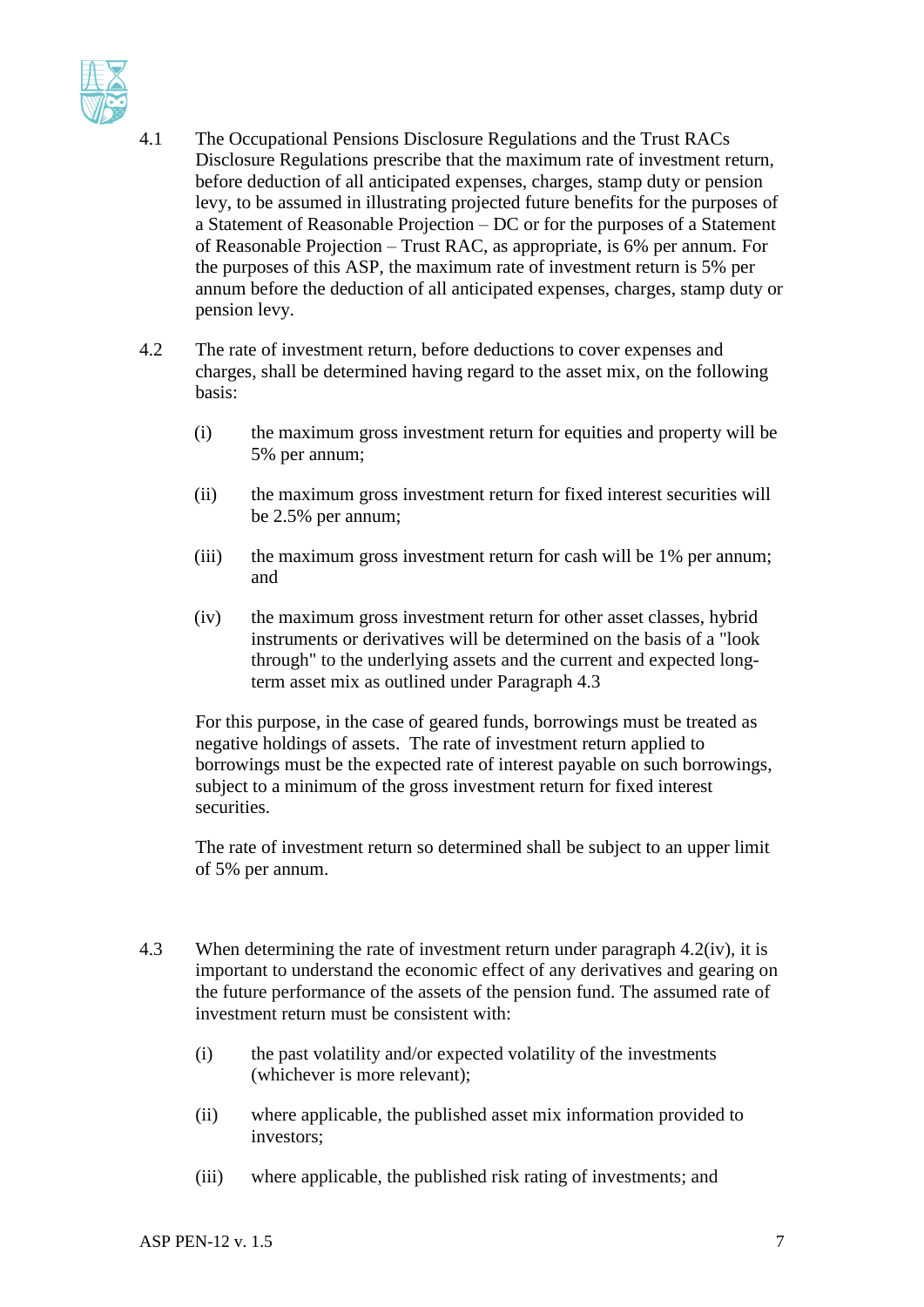

(iv) any other relevant information (such as a relevant fund manager's target value at risk).

The Actuary shall further ensure that, in the calculation of the assumed rate of investment return on the fund, the assumed returns on underlying assets do not exceed the rates specified in paragraphs 4.2 (i), (ii) and (iii), as relevant.

It is important to document the reasons for the chosen assumptions regarding the rate of investment return.

Where there is insufficient information to determine the rate of investment return for a particular asset or holding in an investment fund, the gross investment return assumed shall be 1% per annum.

- 4.4 Where assets and / or future contributions are invested in accordance with an investment strategy under which the allocation of contributions and / or accumulated assets to different asset classes is expected to change in the future, the assumed investment return for a month must be based on the expected asset mix for that month. The (monthly equivalent of the) upper limit specified in Paragraph 4.2 applies separately to each month of the projection period.
- 4.5 The amount of investment return for each month of the projection period must be determined by applying the monthly equivalent of the rate of investment return determined in accordance with Paragraph 4.2, Paragraph 4.3 and, where applicable, Paragraph 4.4 to the fund value. In the case of geared funds, the fund value for this purpose is the gross value of the assets of the fund less any borrowings of the fund.
- 4.6 Where an actuary providing advice to the trustees of an occupational pension scheme in relation to the preparation of Statements of Reasonable Projection – DC or to the trustees of a Trust RAC in relation to the preparation of Statements of Reasonable Projection – Trust RAC has doubts about the rate or rates of investment return to assume in specific situations, the actuary should normally consult the Society.

#### **5 Effect of Charges**

- 5.1 The Effect of Charges must be calculated as a percentage to not less than one decimal place.
- 5.2 The Effect of Charges must be calculated as follows.
	- (a) The projected retirement fund (net of deductions to cover expenses and charges, including deductions for the cost of protection benefits and stamp duty or pension levy) must be determined in accordance with Section 3.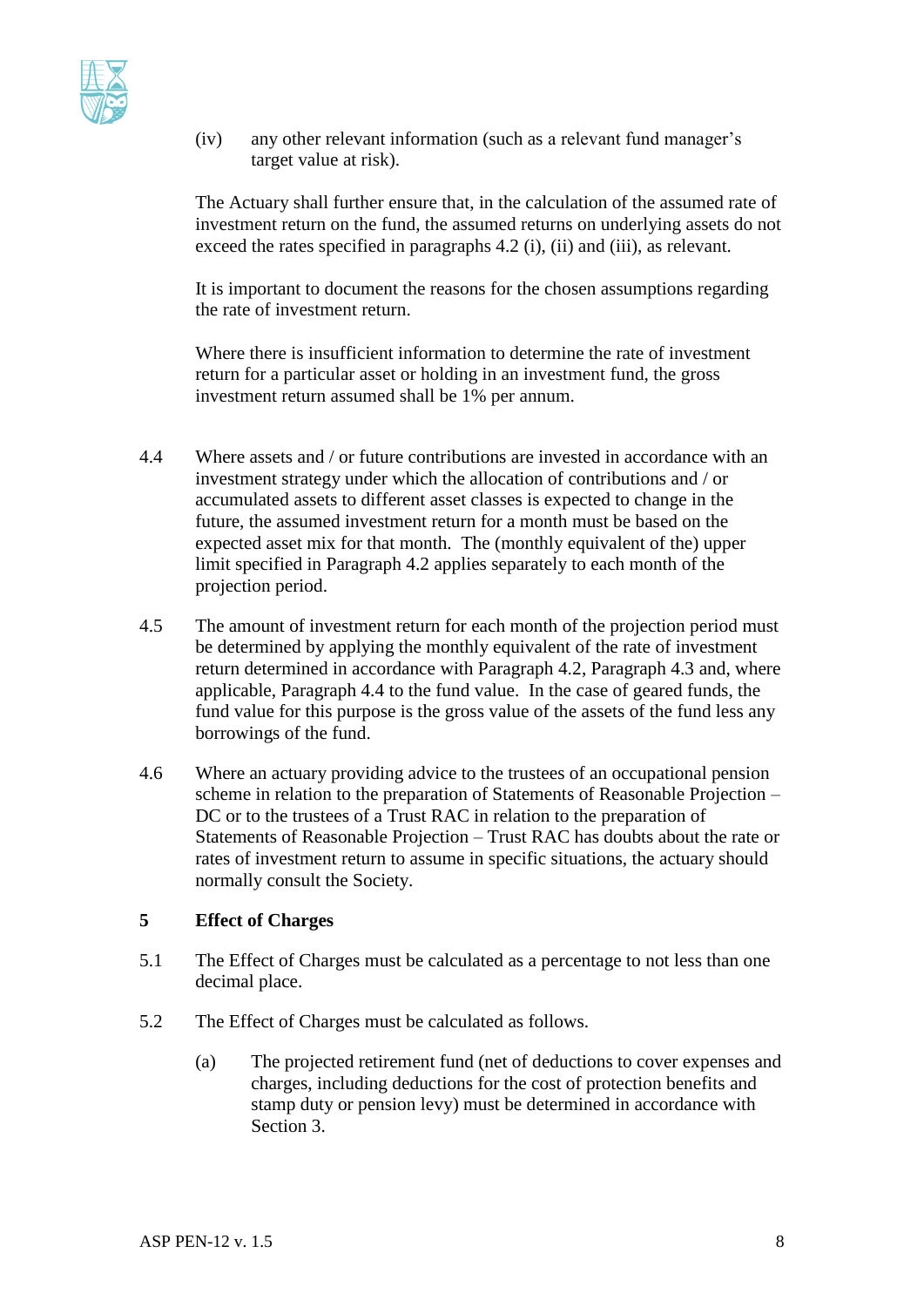

- (b) The rate of investment return must be determined at which the accumulation of the fund value at the effective date of the statement plus the accumulation of the expected gross contributions, net of deductions to cover expenses and charges, including deductions for the cost of protection benefits, stamp duty or pension levy, would equal the projected retirement fund calculated at (a).
- (c) The rate of investment return must be determined at which the accumulation of the fund value at the effective date of the statement plus the accumulation of the expected gross contributions, without any deductions to cover charges other than deductions in respect of the cost of protection benefits, stamp duty or pension levy, would equal the projected retirement fund calculated at (a).
- (d) The difference between the rate of investment return underlying the projected retirement fund calculated at (b) and the rate of investment return calculated at (c) is the Effect of Charges.

### **6 Retirement benefits**

6.1 Where retirement benefits are illustrated as a percentage or multiple of final salary, or of final pensionable salary, such benefits must be determined on the assumption that the current salary or current pensionable salary, as appropriate, escalates at a compound rate of 2.5% per annum. Where benefits in monetary form are expressed in terms of current value, such benefits must be determined by deflating the projected retirement benefits to the effective date at a compound rate of 2.5% per annum.

#### **7 Contribution increases**

- 7.1 Where contribution increases apply, the effect of these must be reflected in the projected retirement benefits on the basis of best estimates of the determinant of the increases which are consistent with the assumed investment return, subject to the proviso that the rate of contribution increase assumed must not exceed the rate of deflation required for the purposes of Paragraph 6.1.
- 7.2 Where, for the purposes of Paragraph 7.1 or otherwise, it is necessary to make assumptions about the rate of change in consumer prices or the rate of change in general earnings, the rate of change in general earnings used must be 2.5% per annum, while the rate of change in consumer prices used must be 1.5% per annum.

#### **8 Annuity rates**

8.1 The Occupational Pensions Disclosure Regulations and the Trust RAC Disclosure Regulations require the conversion of retirement funds into an annuity to be illustrated. Except where Paragraph 8.7 or Paragraph 8.8 applies, the following must be used in making this calculation: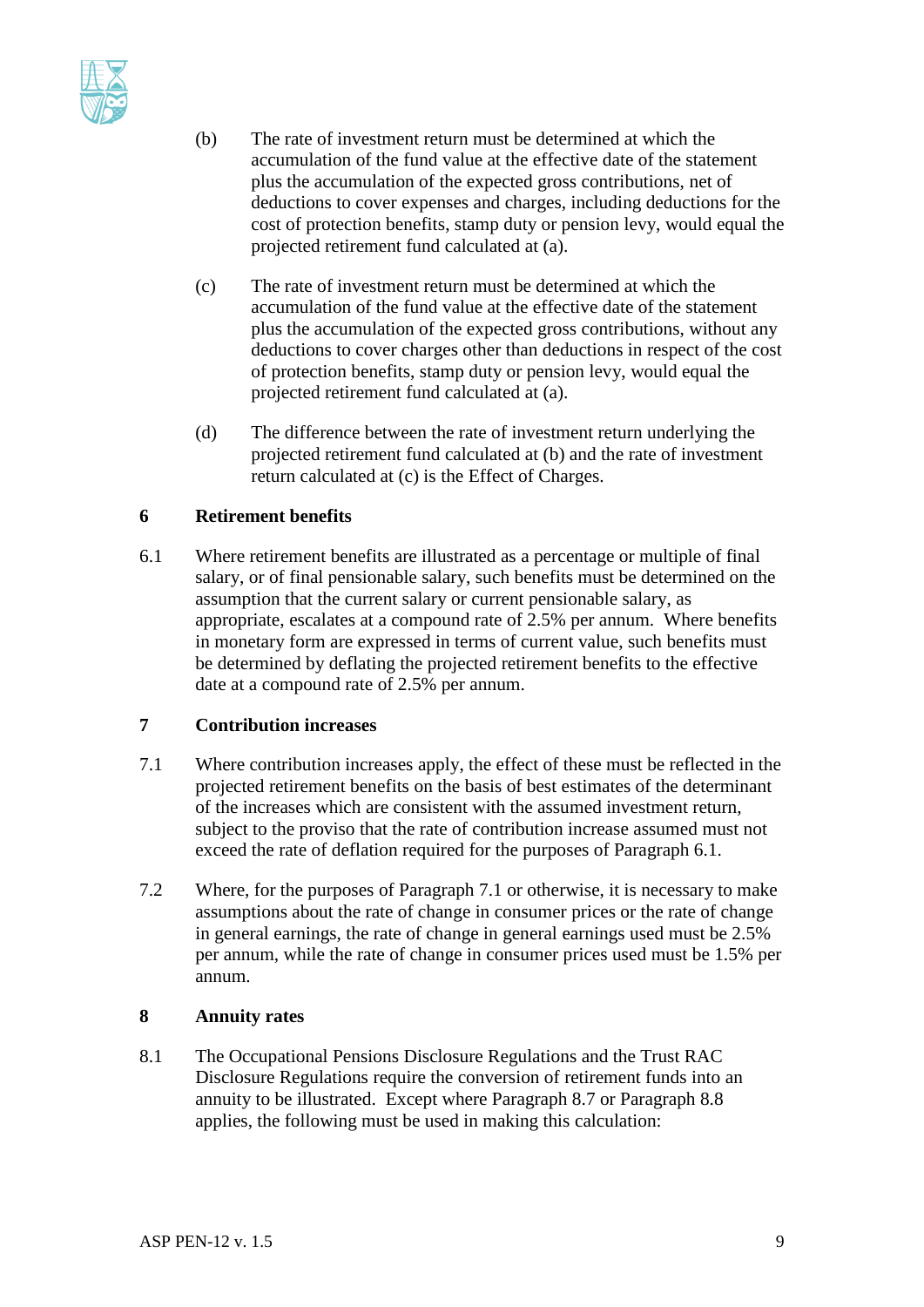

- (a) a maximum interest rate of 2% per annum (which is deemed to be net of provision for expenses);
- (b) female mortality for the retiree (irrespective of the actual gender of the retiree) and male mortality for the retiree's spouse or civil partner;
- (c) the following mortality assumptions: Female mortality: 50% ILT15 (Females); and Male mortality: 42% ILT15 (Males); and
- (d) assume that spouses or civil partners are the same age, or where actual age is known this may also be used.
- 8.2 Subject to Paragraphs 8.7 and 8.8, provision for improving mortality beyond 2013 must be made by assuming that the price of both single and last survivor annuities will increase by 0.33% per annum compound for each calendar year after 2013.
- 8.3 Any life expectancy stated in a Statement of Reasonable Projection DC or a Statement of Reasonable Projection – Trust RAC must be determined in accordance with Paragraph 8.1 and Paragraph 8.2, using a rate of interest of 0% per annum.
- 8.4 Illustrations of benefits in annuity form must show annuities which escalate at a rate of 1.5% per annum, unless the rules of the pension scheme or Trust RAC dictate that a different rate of escalation will apply, in which case that rate must be used in conjunction, where necessary, with assumptions about the rate of change in consumer prices or the rate of change in general earnings determined in accordance with Paragraph 7.2. Level annuities may also be shown but these may not be given greater prominence than escalating annuities,
- 8.5 All annuities shown must be assumed to be payable monthly in advance and guaranteed to be payable for a period of five years, unless the rules of the pension scheme or Trust RAC dictate that different terms will apply to pensions in payment, in which case those terms must be reflected in the projections.
- 8.6 Statements of Reasonable Projection DC and Statements of Reasonable Projection – Trust RAC must contain a note describing the nature of the annuity shown, including the duration or durations of life for which the annuity is payable and any reduction that would apply in the event of a death during this period and also including the information specified in Paragraphs 8.4 and 8.5.
- 8.7 Where the remaining term to the assumed retirement age is less than 5 years, then either an appropriate current market annuity rate, or an annuity rate derived from an actuarial basis broadly consistent with prevailing market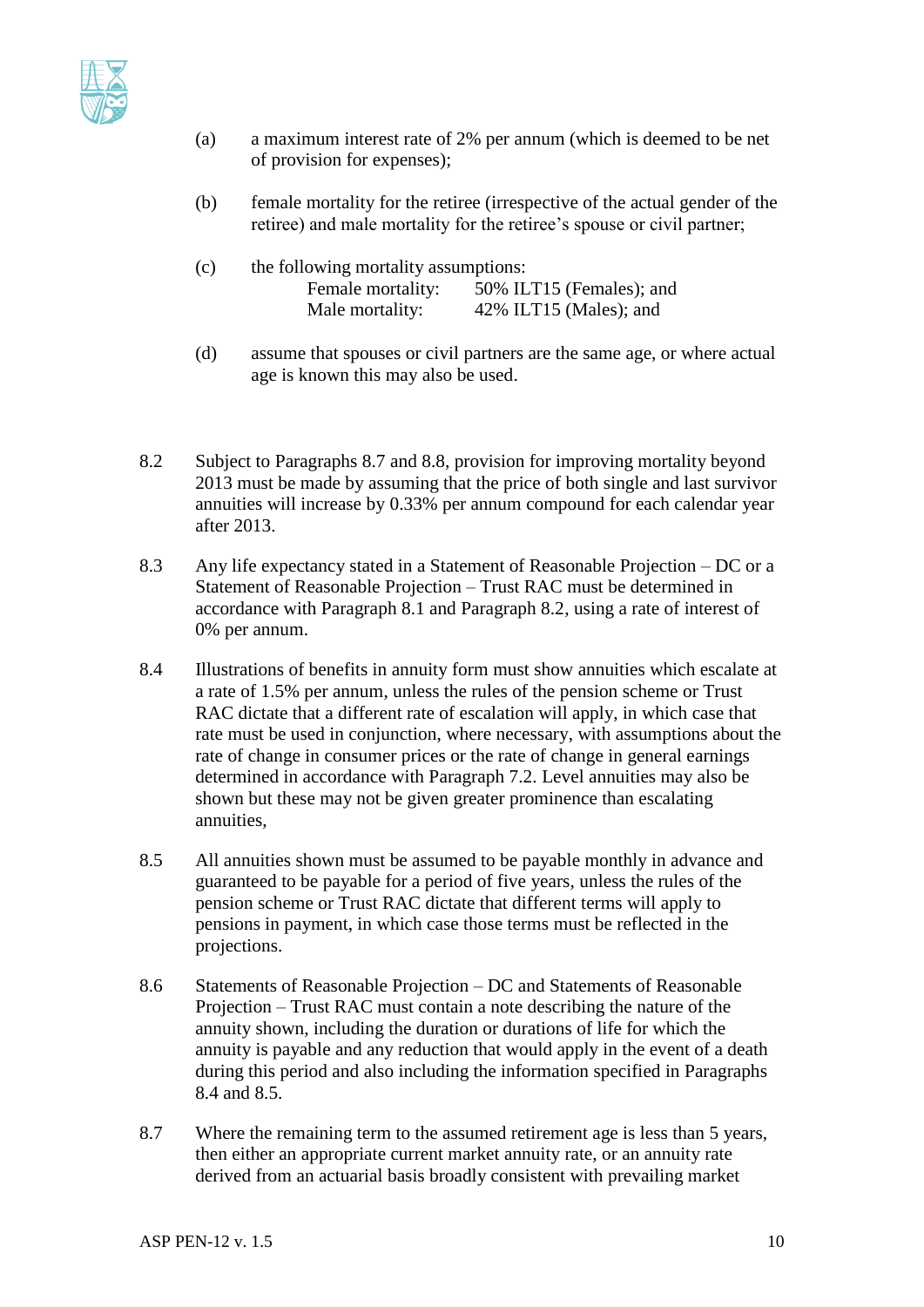

annuity rates, must be used to illustrate the conversion of the retirement fund into an annuity. In addition, for all illustrations, a statement must be made to the effect that the actual annuity rate at retirement is likely to differ from the annuity rate used in the illustration.

8.8 If a guaranteed annuity rate which is greater than the rate determined above applies, this rate must be used in the illustration of the conversion of the retirement fund into an annuity.

#### **9 Projected deductions for the cost of protection benefits**

- 9.1 The current charging basis for protection (i.e. risk) benefits (with allowance for rates increasing with age) must be assumed, unless there is reason to believe that the actual charging basis in the future will be higher than that currently applicable.
- 9.2 Reductions in mortality and other risk charges arising out of anticipated secular improvements in mortality must not be incorporated when determining projected retirement funds.
- 9.3 Where deterioration in risk experience is expected, leading to a consequent increase in the charging basis for protection benefits, this must be reflected in the illustrations.

#### **10 Projected deductions to cover expenses and charges**

- 10.1 Projected deductions to cover expenses and charges include charges for profit, where applicable.
- 10.2 The current charging basis for expenses must be reflected when illustrating projected retirement benefits, unless there is reason to believe that this will increase in the future. In particular, any anticipated systematic adjustment in charges to reflect inflation of expenses must be allowed for, using, where necessary, assumptions about the rate of change in consumer prices or the rate of change in general earnings determined in accordance with the provisions of Paragraph 7.2. Reduction in charges must not be anticipated, unless these are contractually guaranteed.
- 10.3 The actual (e.g. monthly) timing and the actual level of expense deductions must be reflected when illustrating projected retirement benefits.
- 10.4 It may be assumed that investment return is achieved after:
	- (a) meeting the costs of buying and selling investments, including transaction related stamp duty, to the extent that these are the arm's length costs actually disbursed – for the avoidance of doubt, such costs do not include charges made in respect of investment management;
	- (b) custodial and other fees which are the necessary costs of maintaining an investment fund, to the extent that these are the arm's length costs actually disbursed; and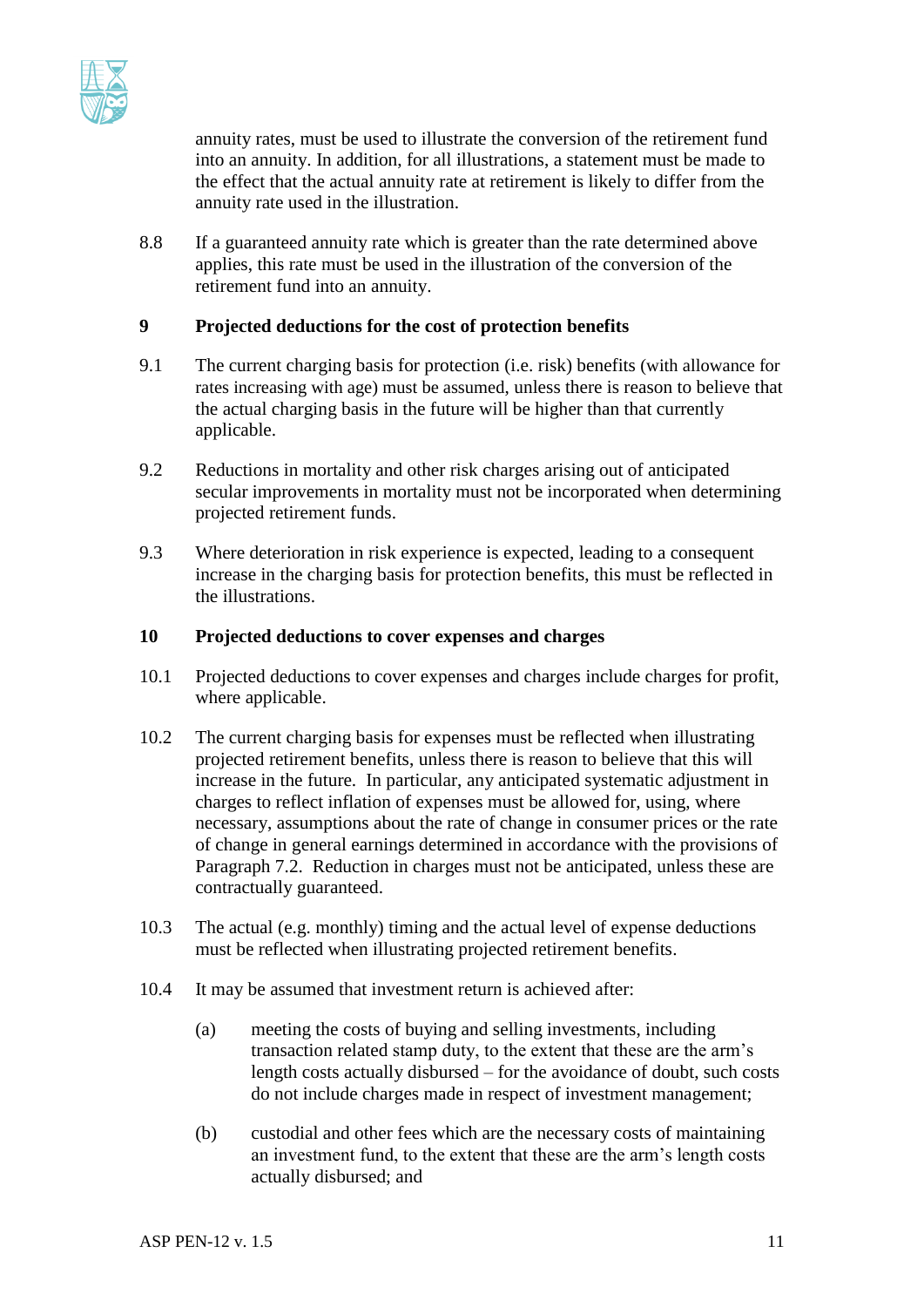

(c) meeting the arm's length cost of routine property maintenance, including property valuation fees and rent collection.

Accordingly, these charges need not be shown as deductions to cover expenses or profit.

- 10.5 The following costs are not regarded as implicit in the investment return:
	- (a) costs of buying and selling investments or maintaining properties which are in excess of what could be negotiated on an arm's length basis;
	- (b) bulk discounts on stockbroker commissions which are retained for the account of the provider of the contract or investment vehicle; or
	- (c) the costs of investment management.

This list is not necessarily exhaustive.

- 10.6 With the exception of the investment related charges exempted above and the cost of protection benefits, if any, all other charges must be treated as deductions to cover expenses (and / or profits). The following is a typical list of such charges in the context of a unit-linked investment vehicle, but this list is not necessarily exhaustive.
	- (a) Contribution charges, premium charges or bid/offer spreads. "Charges" arising from the operation of dual pricing which do not accrue to the provider of the unit-linked investment vehicle need not be shown as deductions;
	- (b) Regular management charges net of "loyalty bonuses", to the extent that these are in addition to the investment costs described in Paragraph  $10.4$ <sup>\*</sup>
	- (c) Extra management charges on "Initial" or "Capital" units;
	- (d) Retention of dividend and other income;
	- (e) Policy or account or contract fees;
	- (f) Reduced allocations of contributions to units;
	- (g) Non-investment periods during which contributions received are not allocated to units;
	- (h) "Rounding" charges. In making a best estimate of the effects of rounding charges where these are uncertain, the illustrations must err on the side of overstating the potential effect. Best practice would be to illustrate a "worst case" scenario;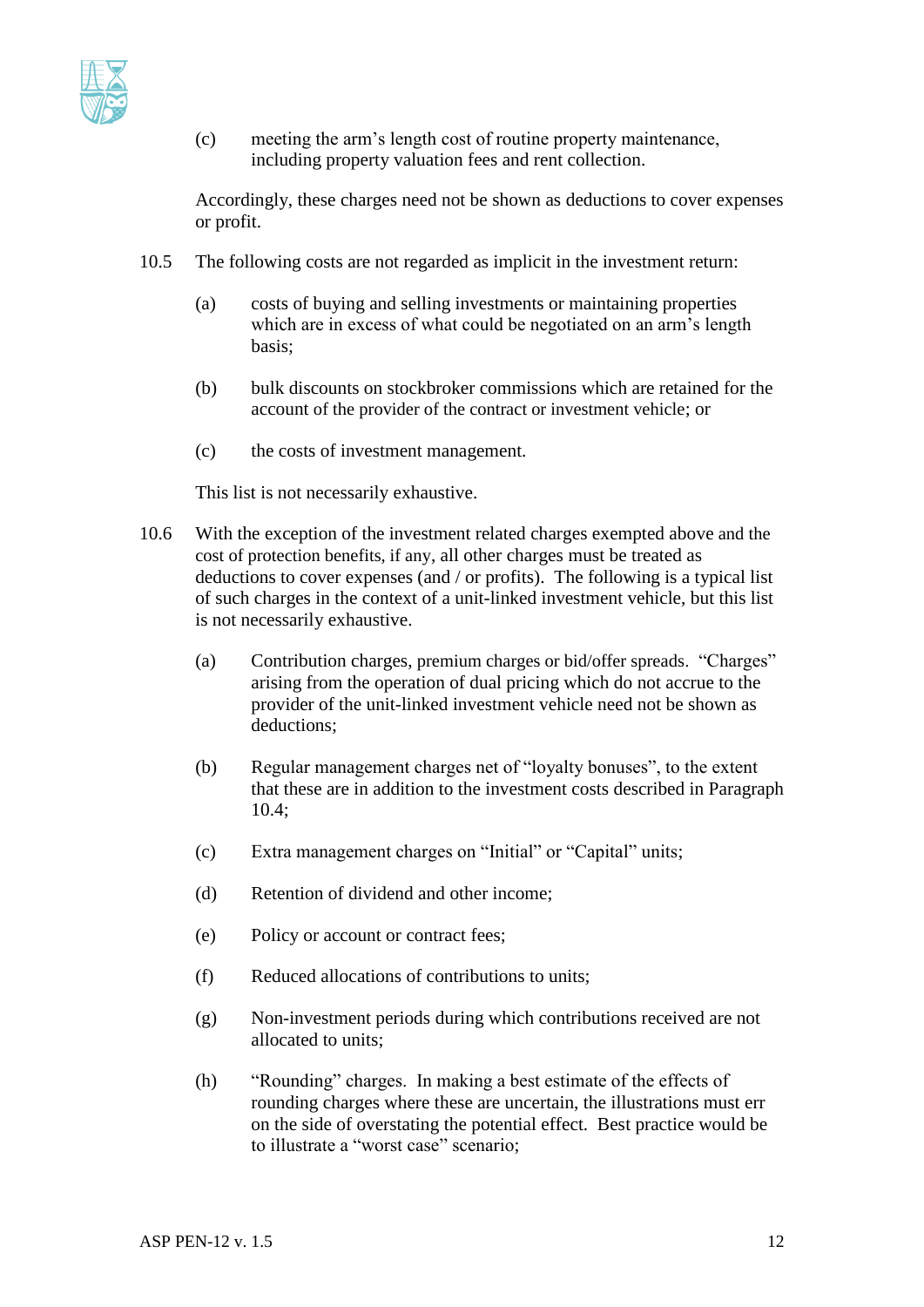

(i) Explicit charges, e.g. for policy/account/contract set-up charges or medical expenses.

In addition to these charges, penalties may apply and these must be allowed for in illustrations of projected benefits.

- 10.7 For some products, e.g. those where the charge takes the form of all or a proportion of the investment income from a portfolio of investment securities or all or a proportion of the dividend yield on an index of security prices or other measure of capital values, the form of the charge will be explicit but its level may not be known precisely at inception of the contract but may, for example, become known only as actual experience emerges. In these circumstances, illustrations of projected retirement benefits must be based on best estimates of the anticipated deductions. The pricing of the product will have been based on a targeted level of deductions and, where available, this may provide a suitable estimate.
- 10.8 Where an asset of a scheme or of a contract is itself an investment in other packaged products or investment vehicles, it will be necessary to 'look through' to the underlying assets to ensure that all charges and expenses, both implicit and explicit, are included.

#### **11 Additional information and / or adjusted methodology may be required**

11.1 If additional information is required in order to ensure that a Statement of Reasonable Projection – DC or a Statement of Reasonable Projection – Trust RAC is fair, clear and not misleading, such additional information must be included.

An example of such a situation would be a scheme that is invested in an asset structure (e.g. an insured contract) under which relatively large bonuses may be added to the fund at the scheme member's normal retirement date or in the year(s) immediately preceding that date. In this case, additional information must be provided to ensure that the scheme member is properly informed of the significance of the timing of the bonus.

11.2 It is possible that the prescribed illustration may give a misleading impression of the charging basis applicable to the assets or contracts in which the fund and / or contributions are invested.

An extreme example of this would be a charging structure under which a proportion of the investment return in excess of a prescribed rate is deducted and retained by the provider of the underlying investment vehicle for its own account. A more likely example would be fund management charges which vary in accordance with investment performance.

Another example is certain derivative-based products where the benefit profile is not a smooth function of underlying investment returns and the illustrated scenario of a constant deterministic and conservative investment return could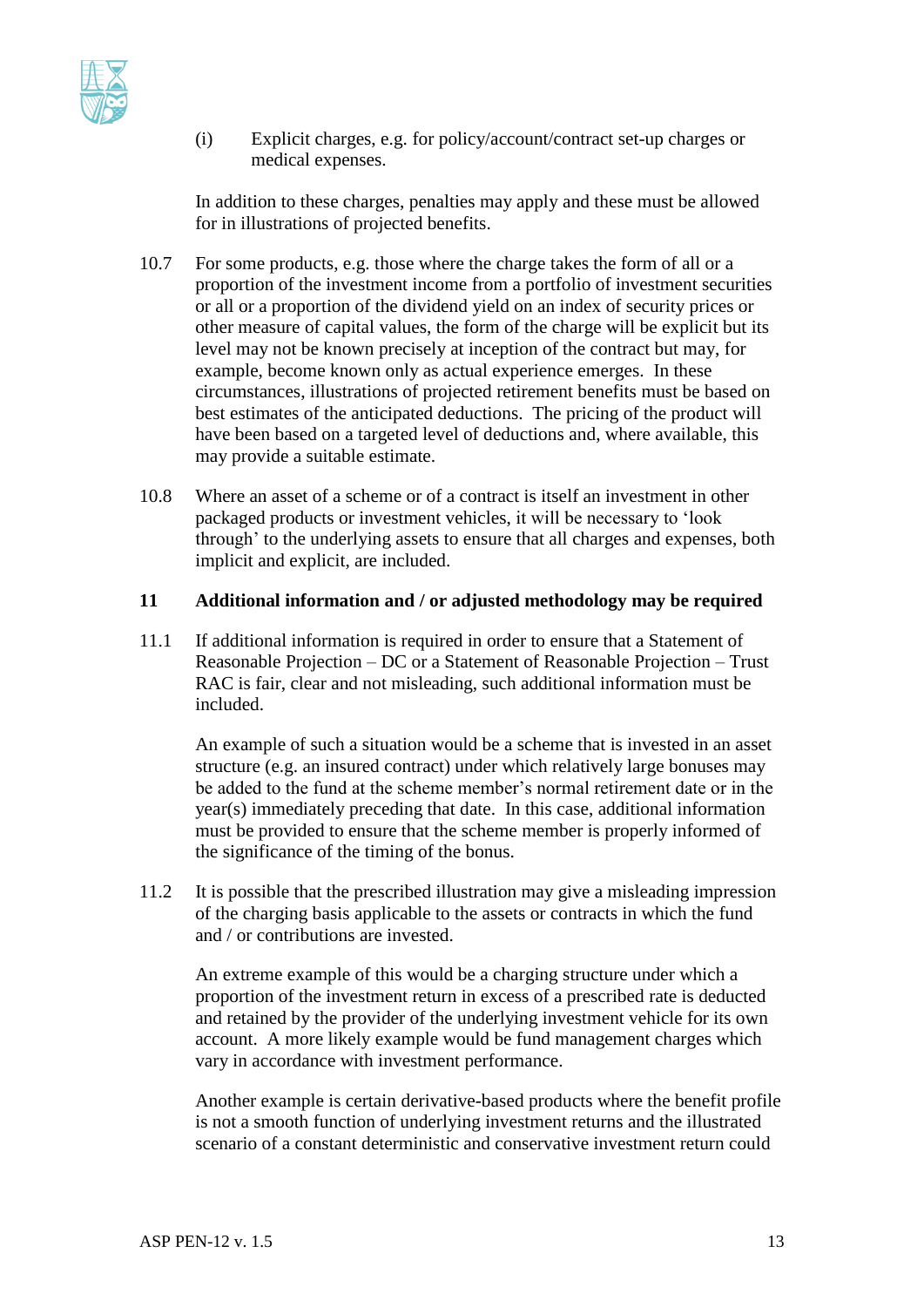

be totally misleading as to the potential benefits, and thus the charges, under such products.

Undoubtedly these examples are not exhaustive. In such circumstances, an appropriate adjustment must be made to the calculations. The objective of this adjustment is to present a fairer illustration of the expected benefits after deductions for expenses and charges, rather than necessarily to present a precise reflection of the prescribed scenario. If necessary, the Statement of Reasonable Projection – DC or Statement of Reasonable Projection – Trust RAC must give a clear explanation of how and why a departure has been made from the prescribed formula.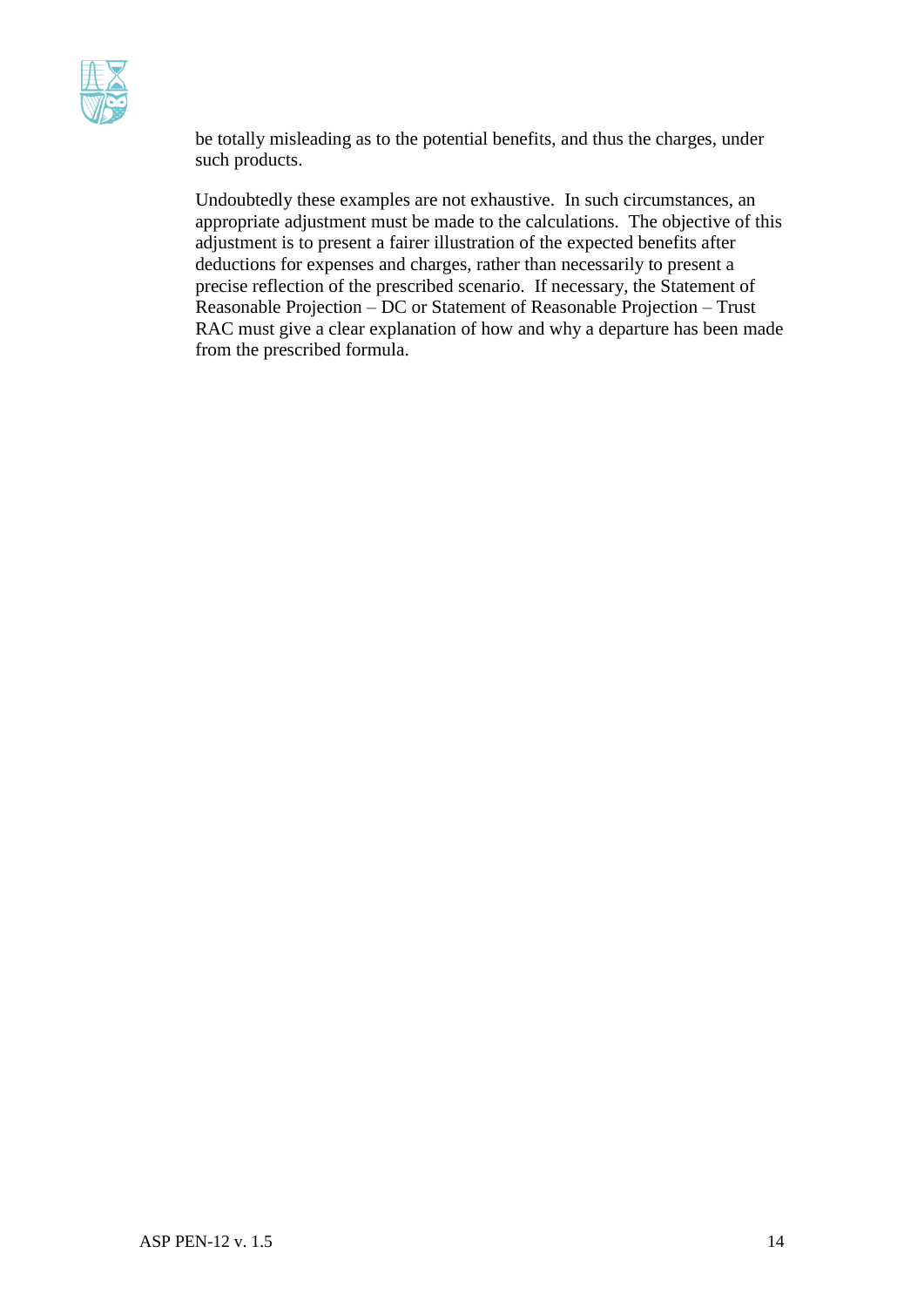

## **EXPLANATORY NOTE**

# **ACTUARIAL STANDARD OF PRACTICE PEN-12, VERSION 1.5**

## *This Explanatory Note does not form part of the ASP.*

Version 1.5 reflects changes to incorporate the following:

## **Illustration rates for life and pension products**

Following a review by the Practice Area Committees and taking into account current economic conditions, the extent of changes since the previous review and the annual Financial & Economic Assumption<sup>1</sup> guidelines prepared by the Finance & Investment Committee

Illustration rates have reduced as outlined in the table below.

| Maximum gross rate of investment return       | ASP Pen-12 Section 4.1    | Reduced from 6% to 5%*  |
|-----------------------------------------------|---------------------------|-------------------------|
| Rate of investment return for all assets      | ASP Pen-12 Section 4.2    | Reduction of 1%         |
|                                               | and $4.3$                 |                         |
| Rate of salary escalation or deflation        | ASP PEN-12 Section 6.1    | Reduction of .5%        |
| Rate of change in consumer prices and general | ASP PEN-12 Section 7.2    | Reduction of .5%        |
| earnings                                      |                           |                         |
| Interest rate to calculate an annuity factor  | ASP Pen-12 Section 8.1(a) | Reduced from 3% to 2%   |
| Escalation rate for annuities                 | ASP Pen-12 Section 8.4    | Reduced from 2% to 1.5% |

\*Note: It is proposed to reduce the upper limit of the gross investment return to 5% to be consistent with the other proposed reductions in investment returns.

### **Mortality rates for converting a retirement fund to an annuity value for the purpose of benefit illustrations**

Following the Demography Committee review of the mortality basis for use in converting a retirement fund to an annuity value for the purpose of benefit illustrations (see [link\)](https://web.actuaries.ie/sites/default/files/story/2015/07/1505%20Mortality%20Bases%20Review.pdf) the mortality basis is revised as outlined in the table below:

|                                          | <b>Revised Basis</b> |  |
|------------------------------------------|----------------------|--|
| Female mortality rate                    | 50% ILT15**          |  |
|                                          | (Females)            |  |
| Male mortality rate                      | 42% ILT15**          |  |
|                                          | (Males)              |  |
| Annual improvement factor to be.         |                      |  |
| applied to single life cases*            | 0.33%                |  |
| Annual improvement factor to be          |                      |  |
| applied to joint-life cases (assumes     | 0.33%                |  |
| female is primary beneficiary with a     |                      |  |
| male spouse)*                            |                      |  |
| $CD - 12$<br>$\sim$ $\sim$ $\sim$ $\sim$ |                      |  |

In ASP Pen-12 paragraphs 8.1 and 8.2.

\* per annum compound for each calendar year after 2013.

 $\overline{a}$ 

<sup>1</sup> https://web.actuaries.ie/node/65772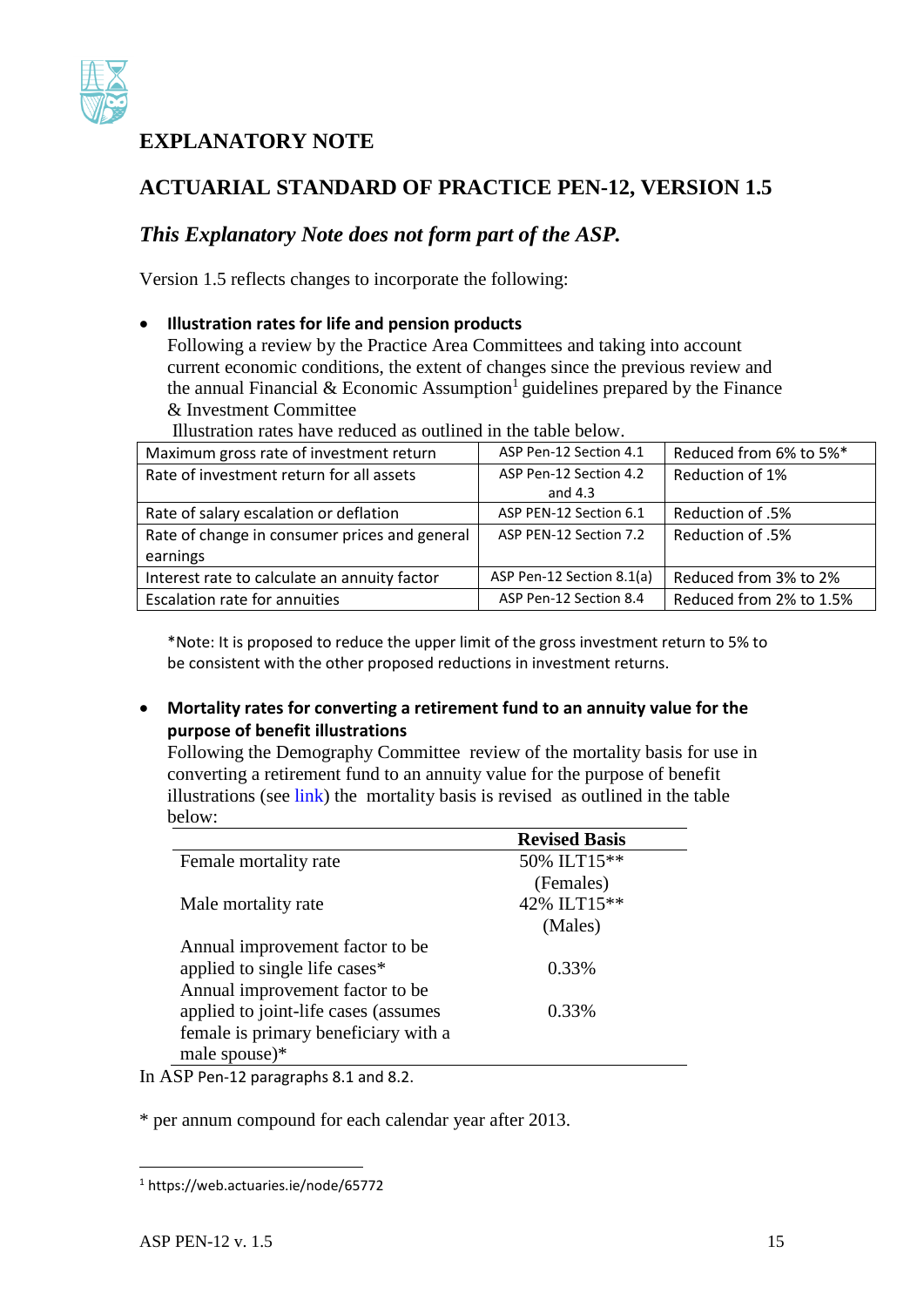

\*\* Link:

[http://www.cso.ie/en/media/csoie/releasespublications/documents/birthsdm/2007/irish](http://www.cso.ie/en/media/csoie/releasespublications/documents/birthsdm/2007/irishlife_2005-2007.pdf) [life\\_2005-2007.pdf](http://www.cso.ie/en/media/csoie/releasespublications/documents/birthsdm/2007/irishlife_2005-2007.pdf)

 **Assumed age differences between spouses and civil partners** To remove ambiguity and address the potentially inconsistent application of assumed age differences between spouses and civil partners when converting retirement funds into an annuity to be illustrated the following wording:

*"Assume that spouses or civil partners are the same age, or where actual age is known this may also be used"*

Is included as an additional bullet to ASP Pen-12 paragraph 8.1.

### **Effect of charges**

Paragraph 5.1 is amended to allow the effect of charges to be quoted to "not less than one decimal place". The change is as follows:

"The Effect of Charges must be calculated as a percentage to the nearest first

not less than one decimal place. "

- **Market annuity rates to illustrate the conversion of a retirement fund into an annuity**
	- (a) Given the potentially material differences between illustration rates and current market annuity rates ASP Pen-12 Section 8.7 is amended as follows

"Where the remaining term to the assumed retirement age is less than  $\frac{3}{5}$  years, then either an appropriate current market annuity rate, or an annuity rate derived from an actuarial basis broadly consistent with eurrent prevailing market annuity rates,  $\frac{m}{m}$  must be used to illustrate the conversion of the retirement fund into an annuity. In addition, for all illustrations, a statement must be made to the effect that the actual annuity rate at retirement is likely to differ from the annuity rate used in the illustration."

(b) In addition, to further facilitate the application of lower annuity rates than that prescribed by the ASP's when deemed appropriate by the actuary, the interest rate to calculate an annuity factor is now specified as a maximum interest rate. Current wording has been amended as follows:

(a) use an maximum interest rate of 3 2% per annum, which is deemed to be net of provision for expenses;

in ASP Pen-12 Section 8.1